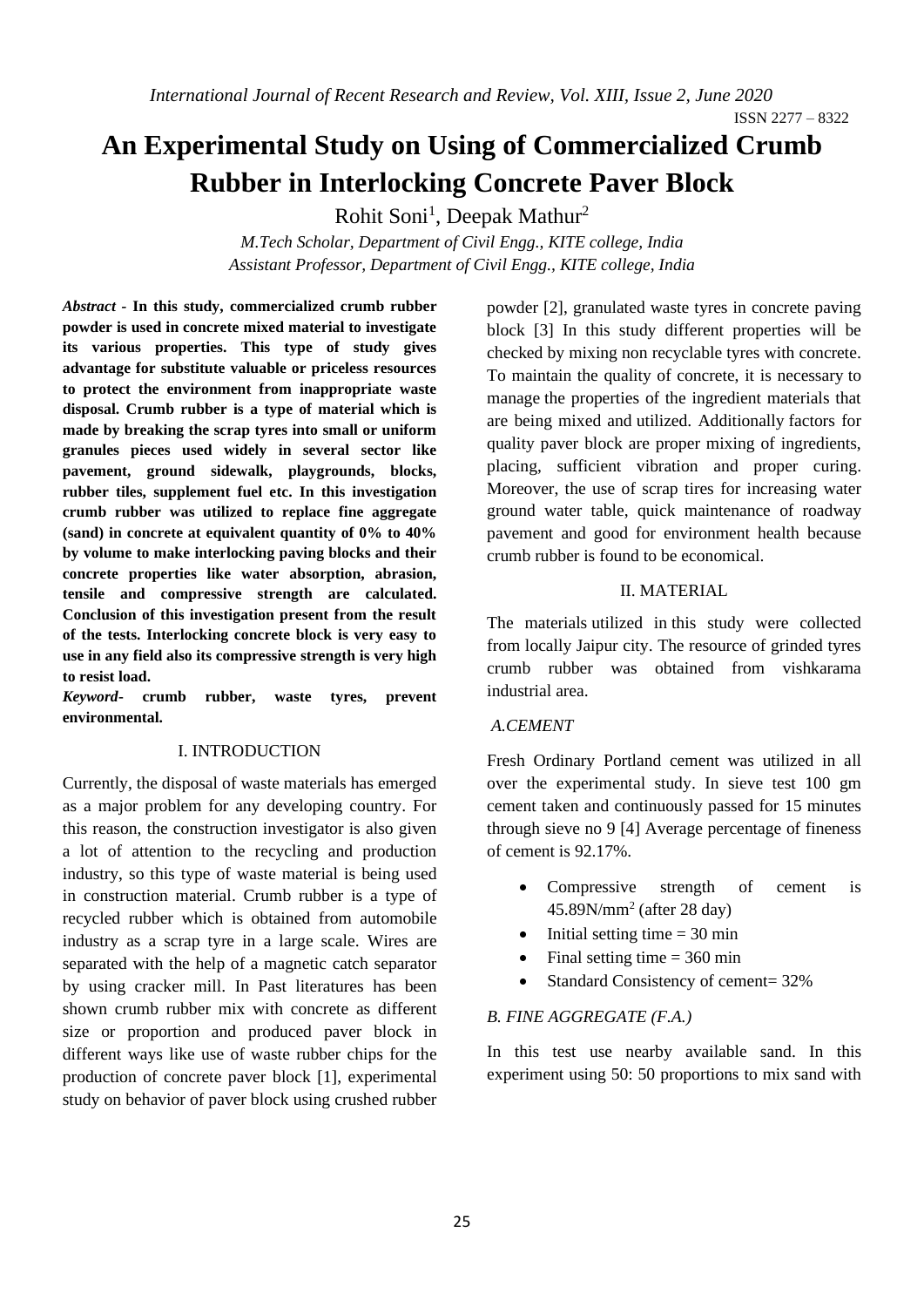the coarse sand in this way to achieve the well grading of sand.

- Fineness modulus of sand=3.018
- Avg. specific gravity of sand=2.59
- Moisture Content in fine sand $(\%)=5\%$
- Grading=zone II [5]

## *C. COARSE AGGREGATES (C.A.)*

Nearby available coarse aggregate was utilized in this experiment. In this test hard stone utilized as limestone, granite.

- Fineness modulus of C.A.=6.0378
- Avg. specific gravity of  $C.A.=2.67$
- Moisture Content in  $C.A.(%)=NIL$
- Grading=zone II
- Texture=angular

## *D. WATER*

Water used in the experimental work is conformed to IS: 456-2000 for mixing as well as curing of Concrete specimens.

## *E. CRUMB RUBBER (C.R.)*

Generally using Crumb Rubber in the size range from 4.75 mm to less than 0.075 mm (75 micron).

## III. PREPARATION OF TEST SPECIMEN

## *A. DIMENTION OF SPECIMEN*

For M30 grade concrete minimum thickness is 50mm so we use 60 mm thickness paver block with tolerance limit  $\pm$  3mm [6-7]. Dimension of paver block is zigzag.

TABLE I

Dimension of specimen

| Length<br>(mm) | Width<br>(mm) | <b>Thickness</b><br>(mm) | <b>Plane</b><br>area<br>mm <sup>2</sup> | <b>Aspect</b><br>ration |
|----------------|---------------|--------------------------|-----------------------------------------|-------------------------|
| 240            | 125           | 60                       | 30868                                   |                         |

## *B. CASTING OF CONTROL SPECIMEN*

Generally rubber paver mould is used to cast paver block of concrete. This paver block is made in such a way that the specimen can be removed from the mould without any damage. The process we taken was by weight mix of the material hence we use design mix. after the weight mix of the ingredients is mixing in paver manufacturing. When mixed concrete placing in paver block following compaction is done. The compaction was completed manually or vibrating. A well done curing extend the strength of paver concrete. In mix proportion of concrete w/c ratio is  $(0.5)$ .[8-9]

## TABLE II Mix proportion of concrete in Kg

|             | Cement | F.A. | C. A. | C.R. | Admixture |
|-------------|--------|------|-------|------|-----------|
| 5%<br>C.R.  | 1      | 2.21 | 2.48  | 0.15 | 0.011     |
| 10%<br>C.R. | 1      | 2.10 | 2.48  | 0.23 | 0.011     |
| 15%<br>C.R. | 1      | 1.98 | 2.48  | 0.35 | 0.011     |
| 20%<br>C.R. | 1      | 1.86 | 2.48  | 0.47 | 0.011     |
| 25%<br>C.R. | 1      | 1.75 | 2.48  | 0.59 | 0.011     |
| 30%<br>C.R. | 1      | 1.63 | 2.48  | 0.70 | 0.011     |
| 35%<br>C.R. | 1      | 1.51 | 2.48  | 0.82 | 0.011     |
| 40%<br>C.R. | 1      | 1.40 | 2.48  | 0.93 | 0.011     |

## IV. TEST AND RESULT

## *A. CONCRETE SLUMP TEST*

The test is a type of empirical test, main ability of this test is measures the workability of a fresh concrete.

## TABLE III

Average Slump tests results for all mixes

|     | Crumb rubber     |       |
|-----|------------------|-------|
|     | was used to      | Slump |
| Mix | replace fine     | (mm)  |
|     | aggregate (sand) |       |
|     | in $\%$          |       |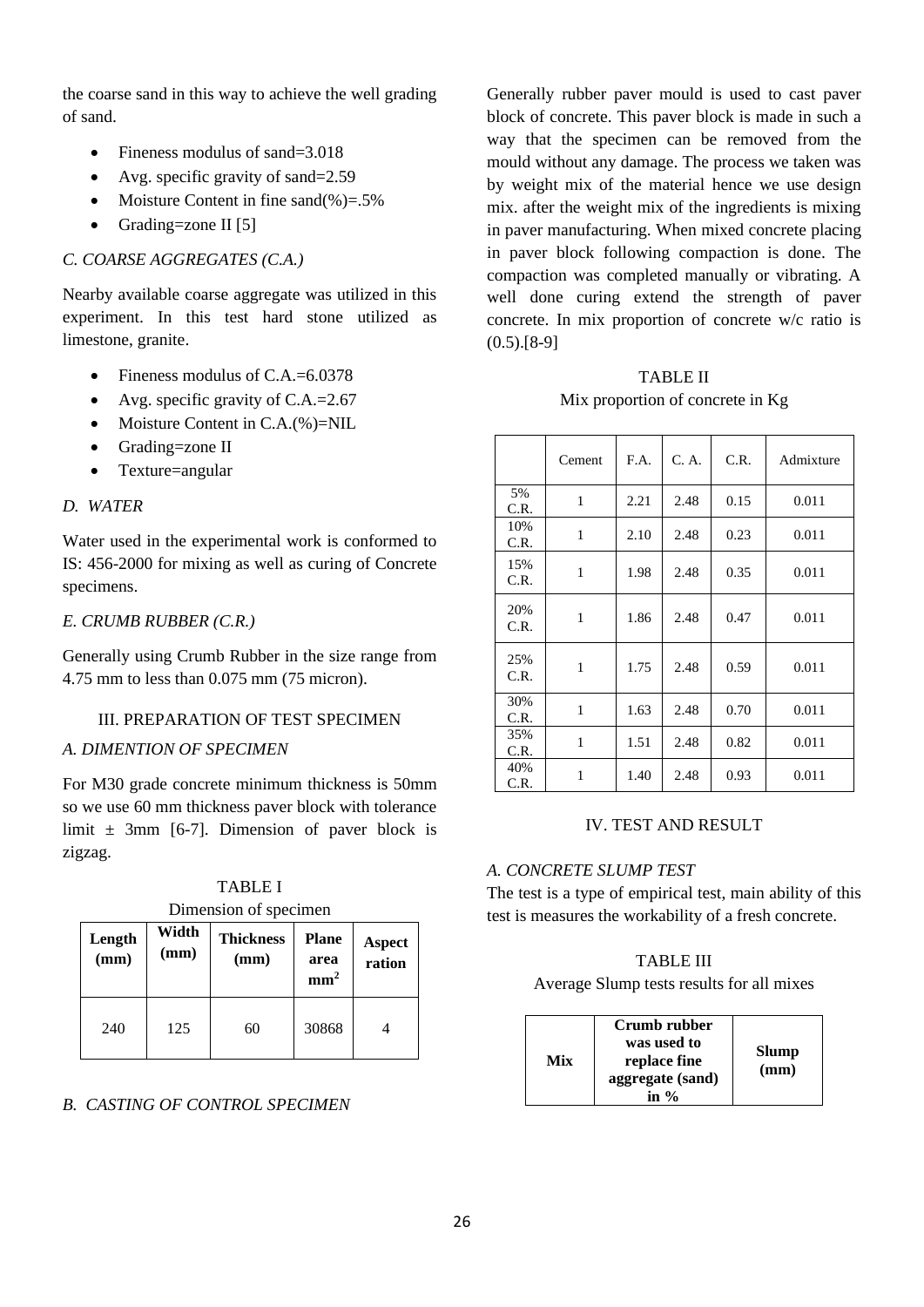|                | 00              | 67              |
|----------------|-----------------|-----------------|
| $\overline{2}$ | 5               | 63              |
| 3              | 10              | 59              |
|                | 15              | $\overline{52}$ |
| 5              | <b>20</b>       | $\overline{48}$ |
| 6              | $\overline{25}$ | 44              |
|                | 30              | 40              |
| 8              | 35              | 37              |
|                | 40              | 33              |

#### *B. COMPRESSIVE STRENGTH*

The test method performs to determination compressive strength to find out strength of experimental paver block specimen. According to IS:15658 (2006), number of Specimens taken for this test 3 to determine strength of paver block. The upper face of the paver block specimens shall be cover by 4 mm thick wooden plywood sheets of size larger than the test paver specimens. For this plywood 5mm Margin should be taken from all edges of the paver specimen. Load applies by UTM machine shall be without shock and continuously increasing load at a rate of  $15 + 3$  N/mm2/minutes. A correction factors apply according to table 5 IS: 15658

TABLE IV Average compressive strength at 7 days and 28 day.

| Mix | C.R.<br>(%) | <b>Compressive</b><br><b>Strength</b><br>(7 days)<br>(N/mm <sup>2</sup> ) | <b>Compressive</b><br><b>Strength</b><br>$(28 \text{ days})$<br>(N/mm <sup>2</sup> ) |
|-----|-------------|---------------------------------------------------------------------------|--------------------------------------------------------------------------------------|
| 1   | 00          | 28.44                                                                     | 40.85                                                                                |
| 2   | 5           | 29.08                                                                     | 41.02                                                                                |
| 3   | 10          | 26.21                                                                     | 38.13                                                                                |
| 4   | 15          | 25.30                                                                     | 36.45                                                                                |
| 5   | 20          | 22.90                                                                     | 32.80                                                                                |
| 6   | 25          | 21.93                                                                     | 29.70                                                                                |
| 7   | 30          | 20.30                                                                     | 29.50                                                                                |
| 8   | 35          | 18.08                                                                     | 26.83                                                                                |
| 9   | 40          | 18.05                                                                     | 25.16                                                                                |

## TABLE V % Average compressive strength loss or gain at 28 days test results

| Mix            | Percentage<br>replacement<br>(%) | % Average<br>compressive<br>strength loss or<br>gain |
|----------------|----------------------------------|------------------------------------------------------|
| 1              | 00                               |                                                      |
| $\overline{2}$ | 5                                | $+0.42$                                              |
| 3              | 10                               | $-6.67$                                              |
| 4              | 15                               | $-10.77$                                             |
| 5              | 20                               | $-19.70$                                             |
| 6              | 25                               | $-22.88$                                             |
| 7              | 30                               | $-27.78$                                             |
| 8              | 35                               | $-34.32$                                             |
| 9              | 40                               | $-38.40$                                             |

## *C. ABRASION RESISTANCE*

The abrasion testing machine shall be the same -as described in IS 1237.

In this test Square-shaped specimen's use which dimension is  $71.0 \pm 0.5$  mm shall be cut from the paver block. For testing wet paver specimens; the specimens shall be immersed in water at least 7 days. The grinding wheel shall be run at 30 rpm. The wheel shall be stopped after completing one cycle of 22 revolutions. The wheel and contact face of the paver specimen shall be cleaned of fine abrasive powder and debris. At every 4 cycle paver specimen shall be rotate 90° in the clockwise direction and approximate 20 gm of fine abrasive powder shall be use on the testing track before starting the next process of cycle.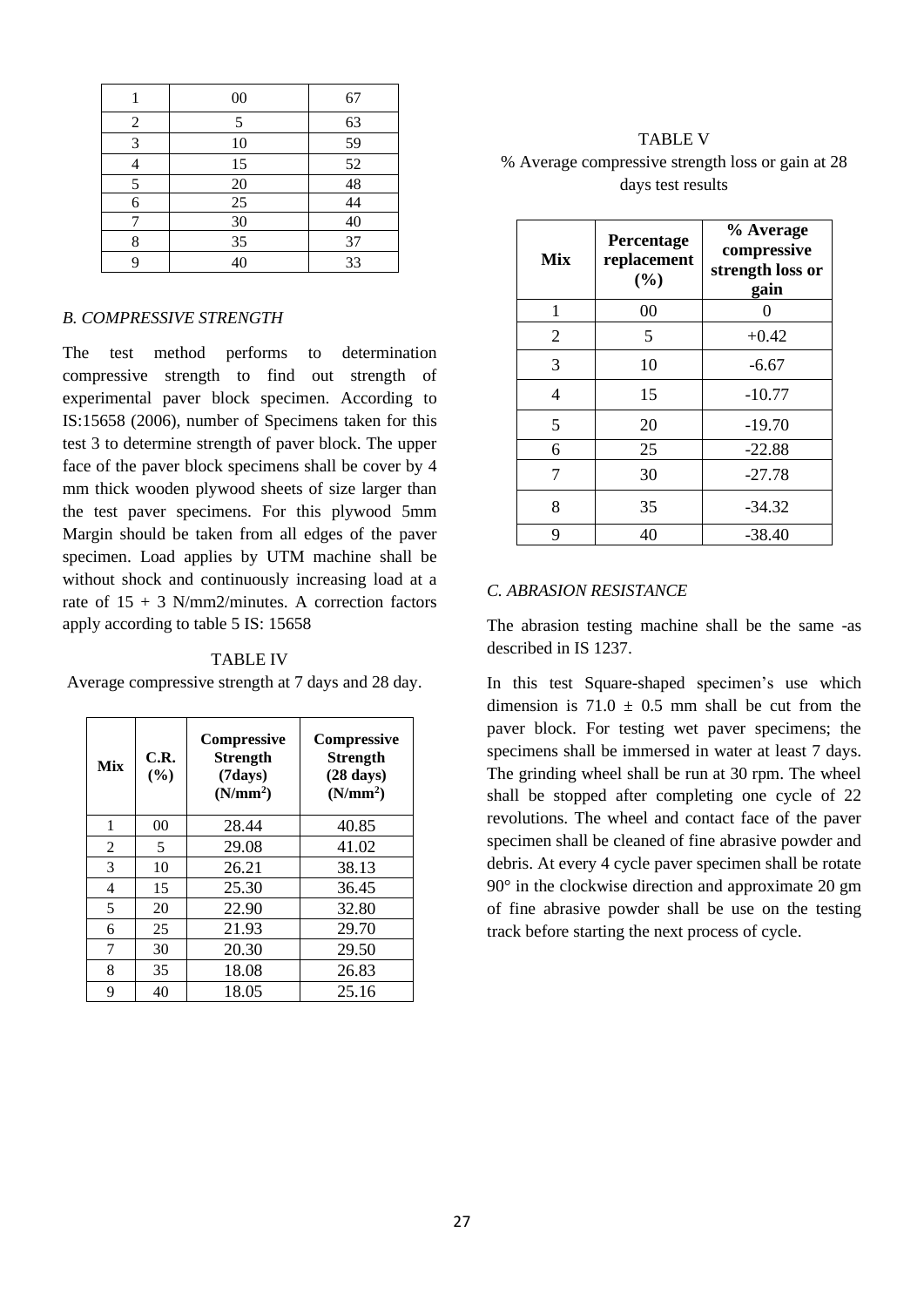| Abrasion resistance result |                            |                                                  |                         |                                |
|----------------------------|----------------------------|--------------------------------------------------|-------------------------|--------------------------------|
| C.R.<br>$(\%)$             | initial<br>weight<br>in gm | Final<br>weight<br>in gm<br>after<br>16<br>cycle | Weight<br>loss in<br>gm | <b>Thickness</b><br>loss in mm |
| $\theta$                   | 572                        | 557                                              | 15                      | 1.57                           |
| 5                          | 569                        | 555                                              | 14                      | 1.48                           |
| 10                         | 565                        | 549                                              | 16                      | 1.70                           |
| 15                         | 559                        | 541                                              | 18                      | 1.93                           |
| 20                         | 549                        | 525                                              | 18                      | 1.96                           |
| 25                         | 541                        | 522                                              | 19                      | 2.10                           |
| 30                         | 540                        | 522                                              | 18                      | 2.00                           |
| 35                         | 530                        | 508                                              | 22                      | 2.49                           |
| 40                         | 526                        | 501                                              | 25                      | 2.85                           |

TABLE VI

In this performed test Wearing depth not exceed 3.5 mm for general purpose.

## *D. WATER ABSORPTION*

The weighting machine used shall be very responsive to within 0.5% of the mass of the smallest paver block specimen tested.

The test paver block specimen shall be completely immersed in clean water at room temperature for 24±2 hour. The paver specimen then shall be recapturing from the water and allowed to drain off for 1 minute by placing over a 10mm or coarser wire mesh. Visible water on the paver specimens shall be removed with a dry cloth.

TABLE VII Water absorption test results

| C.R.<br>(%) | <b>Saturated</b><br>Weight<br>(gm.) | Oven dry<br>Weight<br>(gm.) | Water<br><b>Absorption</b><br>$($ %) |
|-------------|-------------------------------------|-----------------------------|--------------------------------------|
| 00          | 4069                                | 3850                        | 5.7                                  |
| 05          | 4043                                | 3819                        | 5.54                                 |

| 10 | 4007 | 3798 | 5.5 |
|----|------|------|-----|
| 15 | 3955 | 3742 | 5.4 |
| 20 | 3904 | 3715 | 5.1 |
| 25 | 3865 | 3672 | 5.0 |
| 30 | 3805 | 3638 | 4.6 |
| 35 | 3785 | 3602 | 4.7 |
| 40 | 3759 | 3585 | 4.6 |

## *E. TENSILE SPLITTING TEST*

In this test load apply on length side in middle and strength of paver block are

Z=0.637×k $\times \frac{P}{4}$  $\overline{A}$ 

Where

Z= tensile strength in mega Pascal

P=apply load

A=Failure plane area

K= correction factor

#### TABLE VIII

Tensile Splitting strength N/mm<sup>2</sup> for all mixes

| Crumb rubber was used<br>to replace fine aggregate<br>$(sand)$ in $%$ | <b>Tensile splitting</b><br>strength $N/mm^2$ |
|-----------------------------------------------------------------------|-----------------------------------------------|
| 00                                                                    | 3.66                                          |
| 05                                                                    | 3.68                                          |
| 10                                                                    | 3.69                                          |
| 15                                                                    | 3.66                                          |
| 20                                                                    | 3.60                                          |
| 25                                                                    | 3.53                                          |
| 30                                                                    | 3.20                                          |
| 35                                                                    | 3.05                                          |
| 40                                                                    | 2.90                                          |